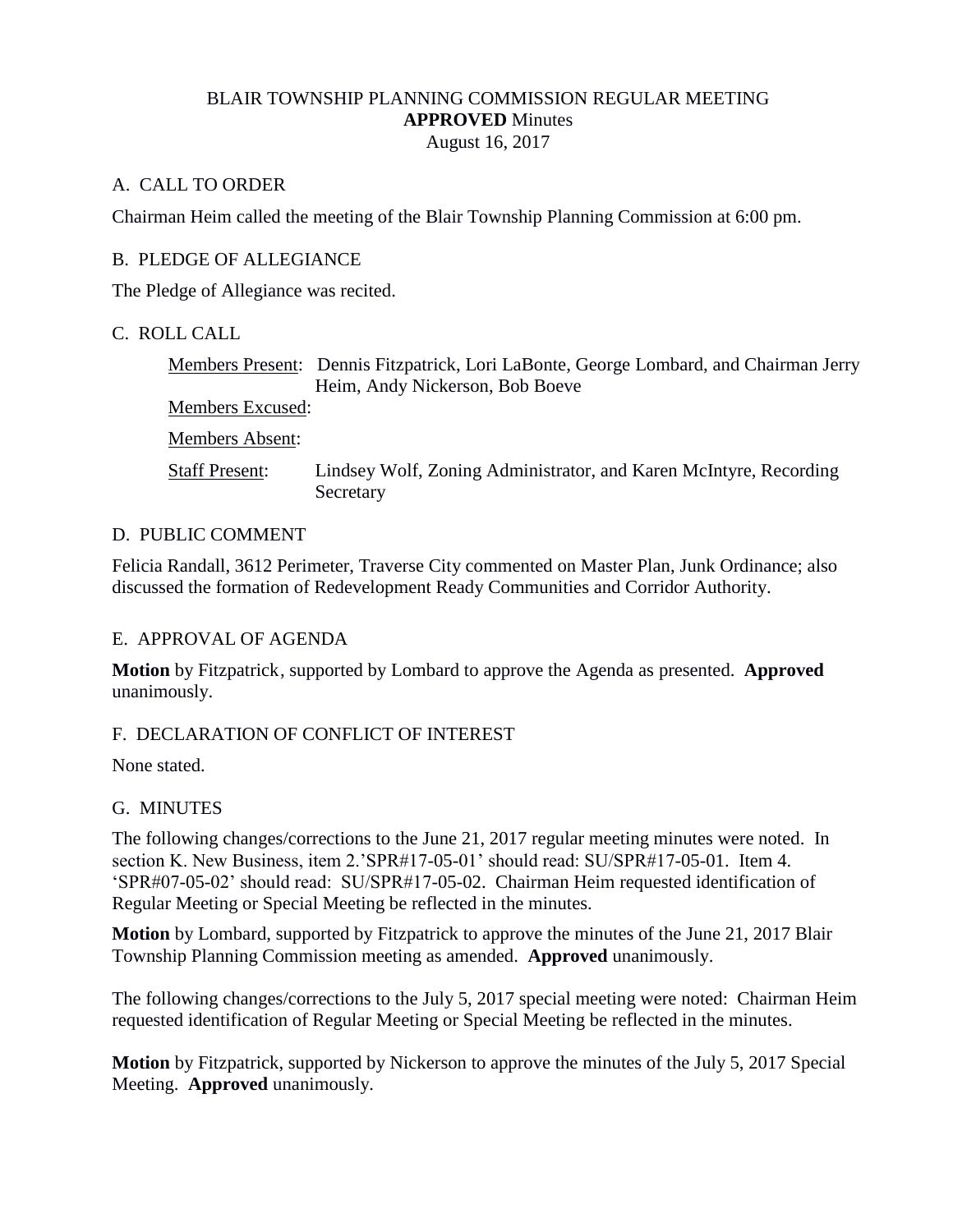# H. CORRESPONDENCE

Zoning Administrator Wolf indicated that documents pertaining to items discussed during Public Comment received by Felicia Randall were distributed to Commission members. Also distributed was a memo from County Planner, John Sych.

### I. PRESENTATIONS

None.

## J. UNFINISHED BUSINESS

None.

## K. NEW BUSINESS

1. Site Plan Review #17-07-01 – Site Plan Review for Allowance of Placement of Communication Tower for Internet Service:

Chairman Heim outlined the process being, presentation by the applicant followed by presentation from staff, commissioner questions, public comment, applicant rebuttal, if necessary, concluding with action.

Travis Clous representative for the applicant William Clous, gave a presentation outlining the proposed placement of the tower on William Clous' property, which would provide internet service. Zoning Administrator Wolf indicated the following requirements:

- Landscaping needed at the base of the tower as per ordinance.
- Sealed and engineered plans.
- Documentation indicating no FCC requirements.
- Contact information correction.

Boeve requested the purchase and placement of an anti-climb shield instead of additional fencing.

Chairman Heim reviewed and board members discussed the Site Plan requirements in Section 21.02 and the standards for approval in Section 21.03 Items 1-11.

**Motion** by Boeve supported by Nickerson to approve Case # SPR-17-07-01 with the following conditions:

- 1. Landscaping needed at the base of the tower.
- 2. Sealed and engineered plans.
- 3. Documentation indicating no needed FCC requirements
- 4. Correction in contact information.

The site plan with conditions will have met the Standards for Approval as required in Section 21.03 Items 1-11 and is a use permitted in the AG Zoning District of Blair Township Zoning Ordinance.

**Roll call vote. Yea: Lombard, LaBonte, Boeve, Nickerson, Fitzpatrick, Heim Nay: None Motion passed.**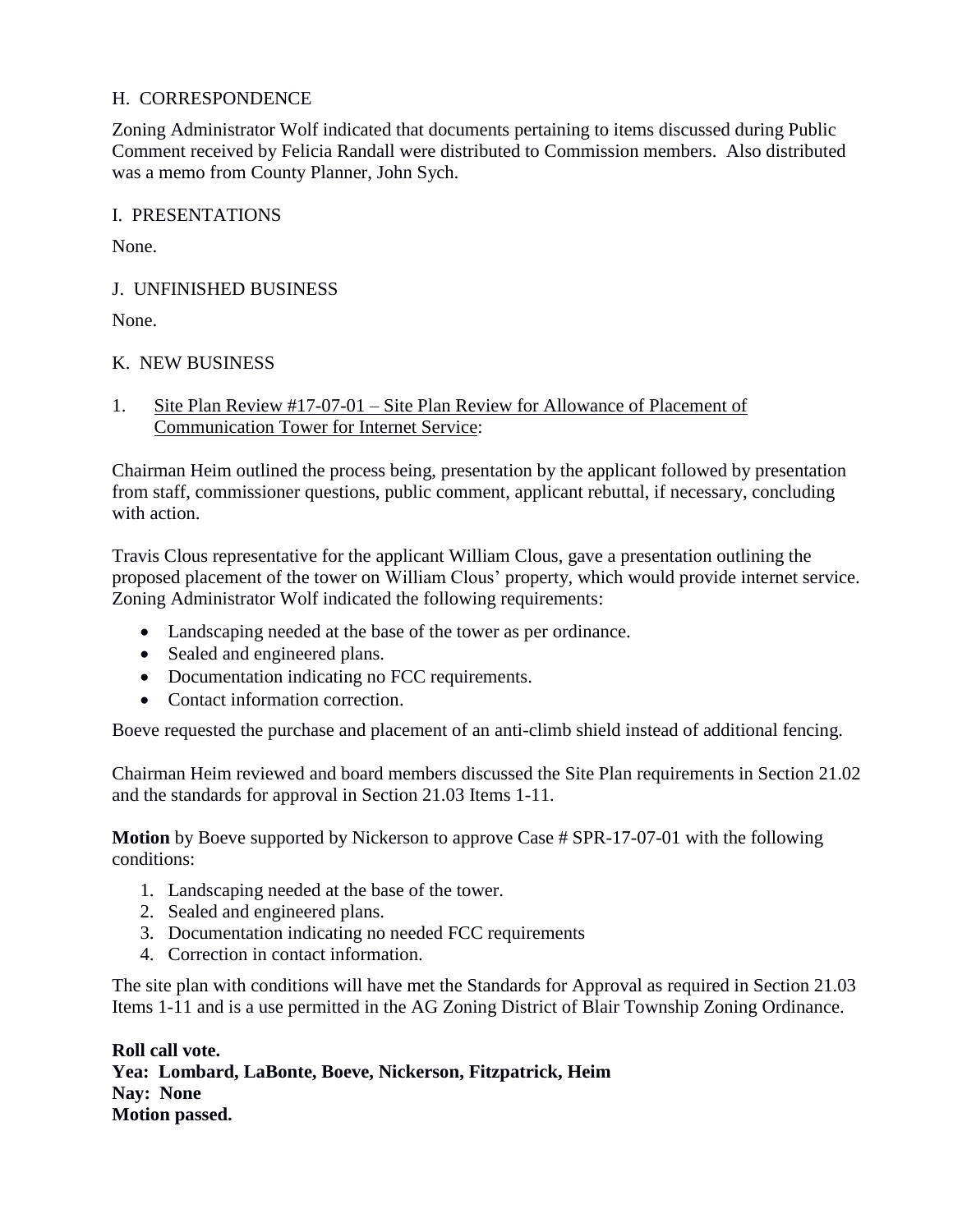## 2. Master Plan:

John Sych, Grand Traverse County Planner was present and addressed the Commission to discuss requirements for the Master Plan process and answered Commissions' and public questions.

### 3. Election of Officers:

Chairman Heim reviewed the process, being nominations and vote, and indicated that motion 'second' was not required. Chairman Heim called for nominations for Chair.

**Motion** by Lombard to nominate Heim to serve as Chair for the 2017/2018 fiscal year. **Approved** unanimously.

Chairman Heim called for nominations for Vice-Chair. **Motion** by LaBonte to nominate Lombard to serve as Vice-Chair for the 2017/2018 fiscal year. **Approved** unanimously.

Chairman Heim called for nominations for Secretary. **Motion** by Fitzpatrick to nominate LaBonte to serve as Secretary for the 2017/2018 fiscal year. **Approved** unanimously.

## 4. Adoption of Bylaws:

Zoning Administrator Wolf stated that updates were needed as several outdated versions of the Bylaws existed. As clarifications and corrections were noted, staff recommended Commission members review and forward their changes and revisit the revised Bylaws at the next regular Planning Commission meeting. There being no objection, it was agreed that the Adoption of Bylaws would be on the next Planning Commission meeting's agenda.

# L. REPORTS

# **Zoning Administrator**:

Zoning Administrator Wolf discussed the status of the Blair Township survey and requested input as to a time-frame the survey should remain available for the public. Wolf also indicated that staff would compile results as they are received.

### **Township Board Representative**:

Fitzpatrick reported on the interview committees and status of process for the Director of Emergency Services, the full-time Paramedic/Firefighter, the Township Engineer, and the Maintenance Coordinator. Further, Fitzpatrick changes in the use policy of the pavilion, noting that there would no longer be rental charges.

### **Zoning Board of Appeals**:

None.

**Trails**:

None.